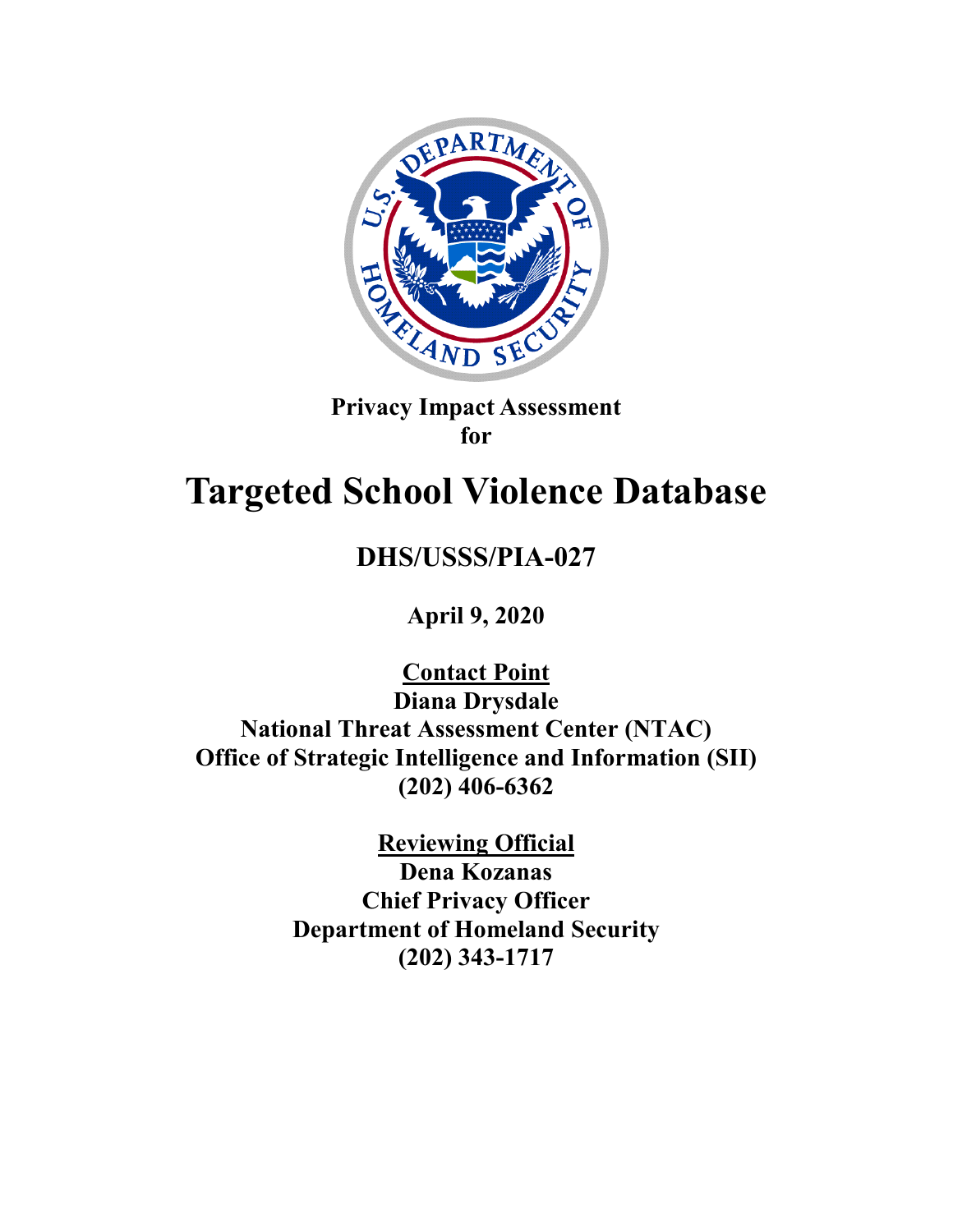

# **Abstract**

The United States Secret Service (Secret Service or USSS) has created the Targeted School Violence database as part of an ongoing research project that examines past incidents of targeted violence directed at or on the immediate property of a K-12 school or an institute of higher education (IHE). These incidents include both averted and actual attacks. The purpose of the project is to analyze the information collected to develop best practices for preventing incidents of targeted school violence. The findings will be released in a report and incorporated into a national training initiative for those with school safety responsibilities. The Secret Service is conducting this Privacy Impact Assessment (PIA) to evaluate the privacy risks associated with the Targeted School Violence database collection of personally identifiable information (PII).

#### **Overview**

The U.S. Secret Service has a longstanding tradition of conducting threat assessments as part of its mandate to ensure the safety of this Nation's highest elected officials. The National Threat Assessment Center (NTAC) is dedicated to the USSS protective mission by expanding the field of violence prevention with a particular focus on the prevention of targeted school violence. The Secret Service was authorized by the Presidential Threat Protection Act of 2000 to establish the National Threat Assessment Center (NTAC) to perform research, training, information sharing, and consultation on threat assessment and the prevention of targeted violence in support of federal, state, and local law enforcement entities.<sup>[1](#page-1-0)</sup> The term 'targeted violence' refers to a certain type of non-random violence that can take place within different contexts, including school-based attacks, workplace violence, stalking, acts of terrorism, and attacks that target government entities. To provide research and training, NTAC performs behavioral analyses of past incidents of targeted violence.

At the request of the Director of the U.S. Secret Service, and subsequently the Secretary of the Department of Homeland Security (DHS), NTAC initiated a two-part project that included: (1) issuing an operational guide for using threat assessment to prevent school-based acts of targeted violence (released July [2](#page-1-1)018); and (2) conducting a new study of school-based attacks.<sup>2</sup> This study would build on the Secret Service's previous research known as the Safe School Initiative (SSI).

The Targeted School Violence database is a working research tool used specifically for this study. The purpose of the project is to analyze the information collected to develop best practices

<span id="page-1-0"></span> <sup>1</sup> Pub. L. 106-544, § 4; 18 U.S.C. § 3056 note.

<span id="page-1-1"></span><sup>2</sup> U.S. Secret Service, Department of Homeland Security, National Threat Assessment Center, "Enhancing school safety using a threat assessment model: An operational guide for preventing targeted school violence," *available at* [https://www.secretservice.gov/data/protection/ntac/USSS\\_NTAC\\_Enhancing\\_School\\_Safety\\_Guide\\_7.11.18.pdf.](https://www.secretservice.gov/data/protection/ntac/USSS_NTAC_Enhancing_School_Safety_Guide_7.11.18.pdf)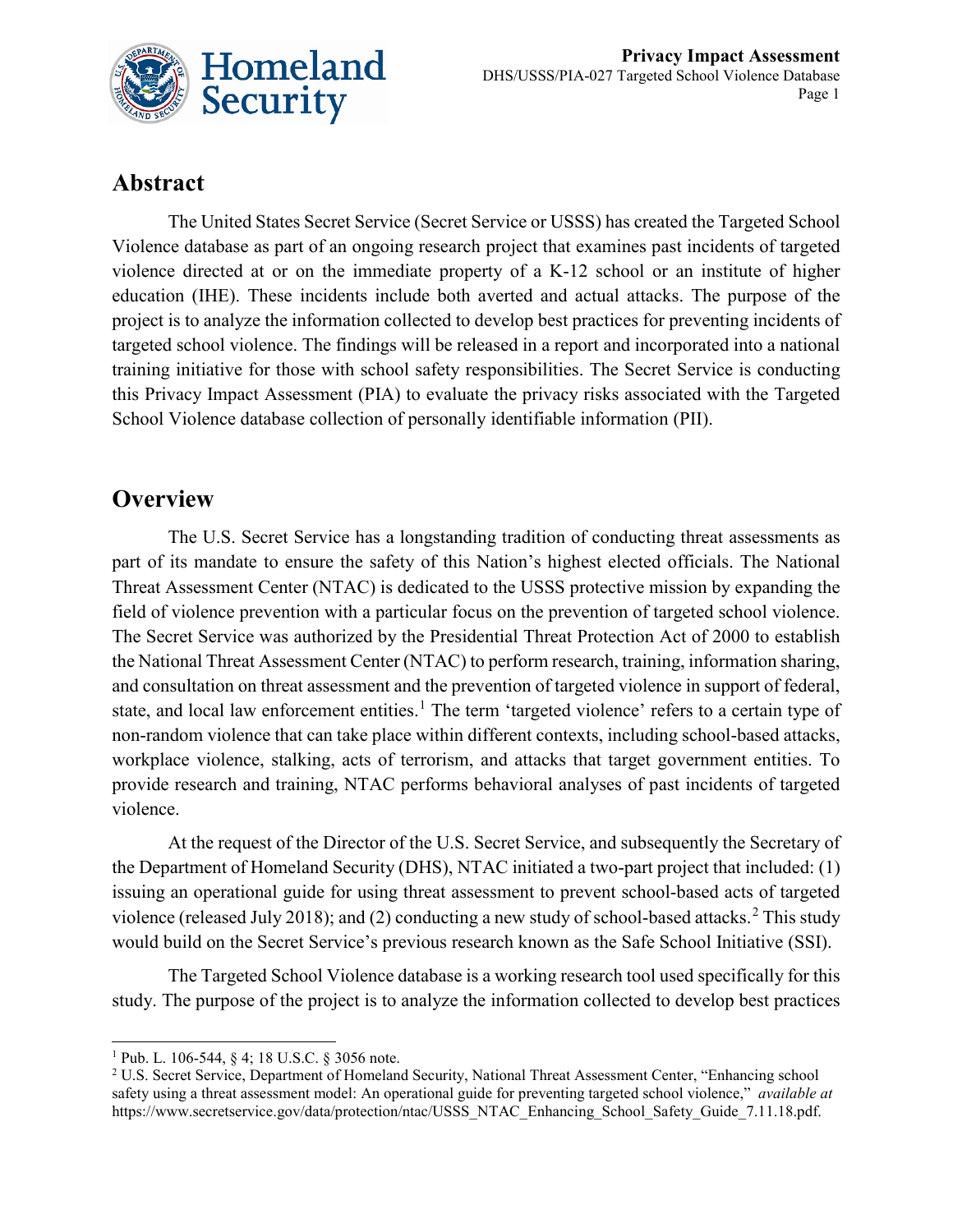

for preventing incidents of targeted school violence. In order to perform the required statistical analyses (e.g., frequencies, Chi squares, significance tests), data is exported from the database to statistical software products. NTAC does not use any Advanced Analytics or Machine Learning tools.

This project is in direct support of NTAC's mission to conduct research and training on the prevention of acts of targeted violence. Behavioral research on targeted violence further informs the threat assessment techniques NTAC develops that are customized and shared across contexts. The findings will be released in a public report and incorporated into a national training initiative for those with school safety responsibilities.

The Targeted School Violence database contains PII on the perpetrators of plots and attacks retrieved from a variety of sources, both open source and law enforcement sensitive. The open source information comes from media reports; books; publicly-available social media; case law; court filings; publicly released law enforcement, government, or court files; and other public records available in Lexis-Nexis, Accurint, TLO.com, and Courtlink. The law enforcement information comes from reports and transcripts from law enforcement agencies, the courts, and other government agencies that were not publicly released. This other category of information may include material deemed Law Enforcement Sensitive (LES) or For Official Use Only (FOUO). In some cases, NTAC has signed court documents to keep that information restricted to NTAC use only.

# **Section 1.0 Authorities and Other Requirements**

## **1.1 What specific legal authorities and/or agreements permit and define the collection of information by the project in question?**

Information is solicited and obtained under the authority of 18 U.S.C. § 3056 Powers, Authorities, and Duties of United States Secret Service; 18 U.S.C. § 3056A Powers, Authorities, and Duties of the United States Secret Service Uniformed Division; and the Presidential Threat Protection Act of 2000 (Pub. L. 106-544, § 4) (18 U.S.C. § 3056 note).

## **1.2 What Privacy Act System of Records Notice(s) (SORN(s)) apply to the information?**

The Protection Information Systems SORN<sup>[3](#page-2-0)</sup> describes the Secret Service's collection and maintenance of records to assist in safeguarding its protectees, including information on

<span id="page-2-0"></span> <sup>3</sup> DHS/USSS-004 Protection Information System of Records, 76 FR 66940 (October 28, 2011). USSS is in the process of updating this SORN to more clearly describe the collection of records associated with this program.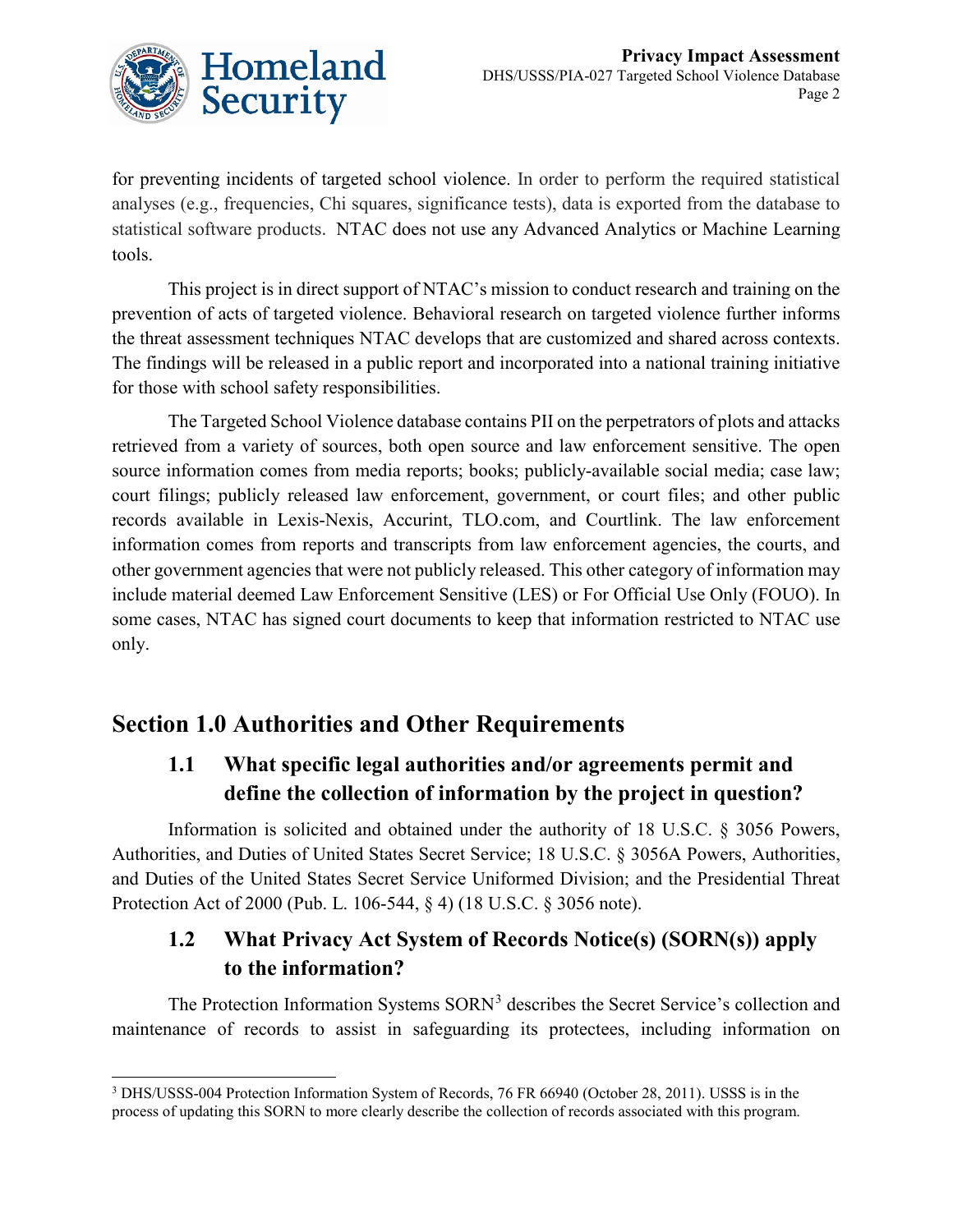

individuals who have been involved in incidents or events that relate to the protective functions of the USSS. This SORN includes these records and their associated routine uses for the purposes of designing and implementing protective measures, furthering threat assessment and targeted violence prevention activities, and exercising other USSS protective functions.

## **1.3 Has a system security plan been completed for the information system(s) supporting the project?**

No, Authority to Operate is pending approval of this PIA.

### **1.4 Does a records retention schedule approved by the National Archives and Records Administration (NARA) exist?**

Permanent records of Protective Intelligence Research files produced by NTAC are covered under NARA Disposition Schedule N1-87-88-1, item 2E1. These items consist of internal and external studies, proposals, and contracts pertaining to behavioral sciences research on assessments of dangerous prediction of violence and development of research models relating to the agency protective function. The records are permanently retained for 20 years and then transferred to the custody of the National Archives.

A new DHS Enterprise Schedule designed to standardize retention of investigative records across the Department and its components is currently pending review by NARA. This pending schedule may extend some retention periods, once approved and issued. NTAC research records are currently being reviewed for inclusion in this DHS Enterprise Schedule.

Additionally, NARA General Records Schedule 5.2, Transitory and Intermediary Records, cover all non-recordkeeping copies of electronic records maintained in email systems, computer hard drives or networks, web servers, or other locations after the recordkeeping copy has been copied to a recordkeeping system or otherwise preserved.

# **1.5 If the information is covered by the Paperwork Reduction Act (PRA), provide the OMB Control number and the agency number for the collection. If there are multiple forms, include a list in an appendix.**

The information that will be collected by NTAC is not covered by the Paperwork Reduction Act because NTAC does not directly collect information from the individual. USSS Field Offices across the United States worked with their local law enforcement partners to acquire investigative case files, including police investigative records, publicly available court records, and other publicly available information.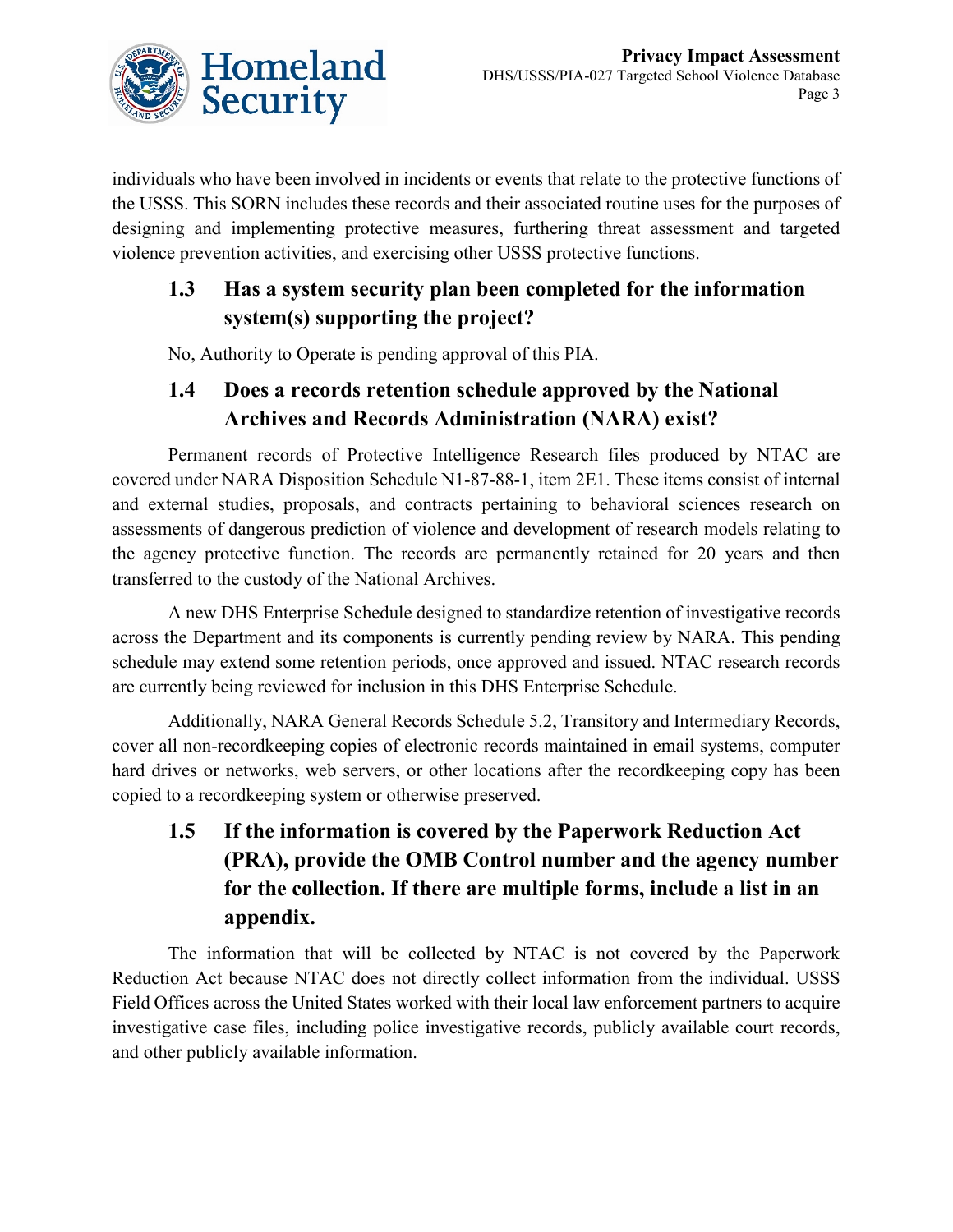

# **Section 2.0 Characterization of the Information**

### **2.1 Identify the information the project collects, uses, disseminates, or maintains.**

The Targeted School Violence database contains information regarding the perpetrators and targets of acts of violence directed toward K-12 schools and IHEs.<sup>[4](#page-4-0)</sup>

Perpetrator data includes:

- Name;
- Date of birth (DOB);
- Gender;
- Grade in school;
- Residence at the time of the incident;
- Criminal and behavioral history (including mental health symptoms and treatment, as well as substance use/abuse) synthesized from diverse sources, such as police investigative records, publicly available court records, and other publicly available information source materials;
- Court records;
- School records obtained from police investigative records, publicly available court records, and other publicly available information source materials; and
- Narrative description of the incident perpetrated.

Data on target(s) includes:

- Name:
- Age at the time of the incident; and
- Gender.

# **2.2 What are the sources of the information and how is the information collected for the project?**

Information is collected from a variety of sources, both open source and law enforcement sensitive. These sources include police investigative records, publicly available court records, and

<span id="page-4-0"></span><sup>&</sup>lt;sup>4</sup> The names of minors will only be used by NTAC if the names were previously identified in the media or if the information is otherwise public knowledge.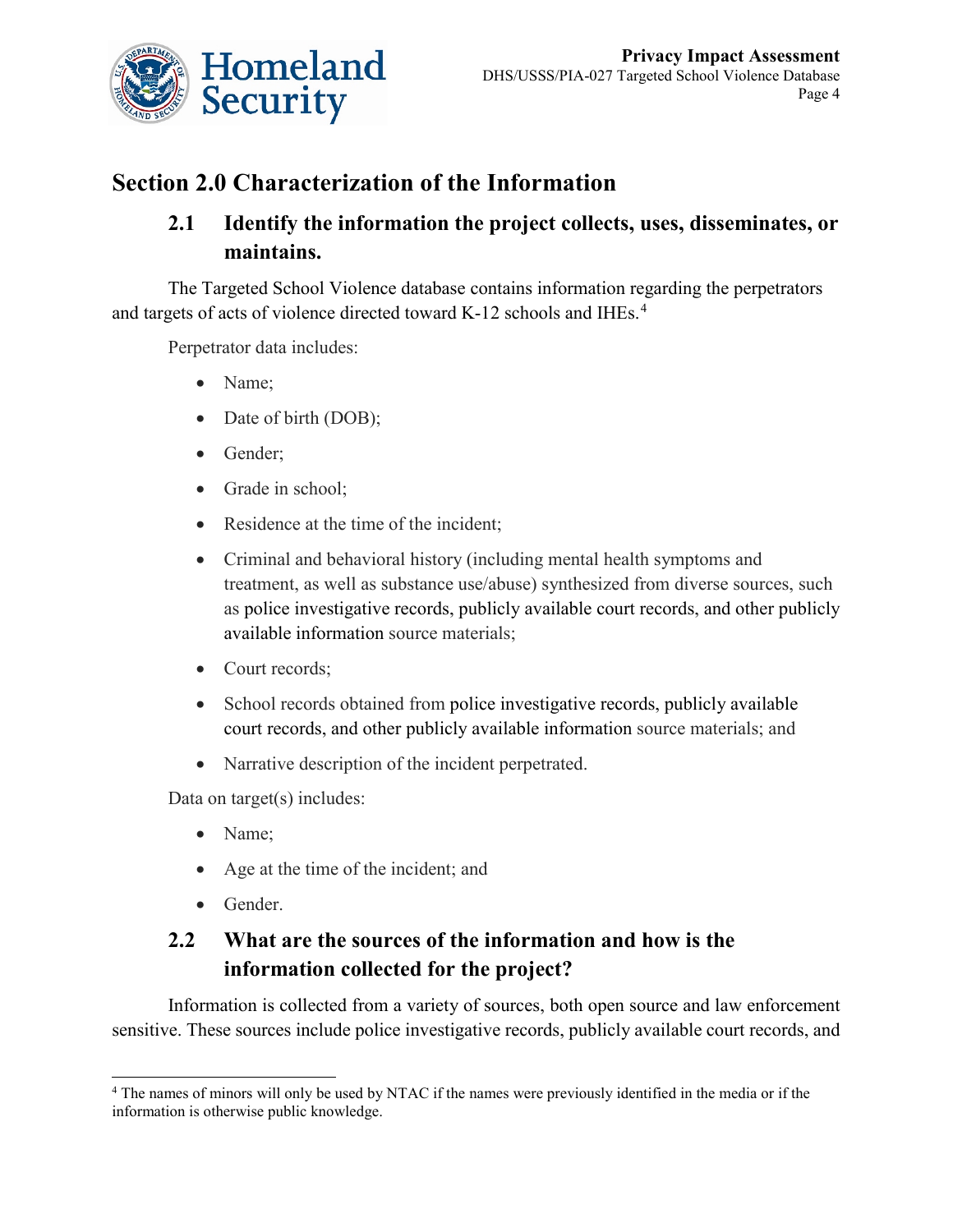

other publicly available information. These source materials may also contain school records and mental health records. Obtained records may include interviews with the attackers, interviews with witnesses and people who knew the attackers, school transcripts and disciplinary histories, social media screen captures, data from the searches of phones and computers used by the attackers, the results of searches of the attackers' residences, personal journals and other writings, and court records containing the results of mental health evaluations both before and after the attacks.

The open source information, which is manually collected by NTAC staff, comes from media reports; books; social media; case law; court filings; publicly released law enforcement, government, or court files; and other public records available in Lexis-Nexis, Accurint, TLO.com, and Courtlink. The non-open source information is from reports and transcripts from law enforcement agencies, the courts, and other government agencies that were not publicly released. It was collected by directly contacting the various court clerks, prosecutors, and law enforcement agencies who then shared the information with NTAC. This other category of information may include information deemed LES or FOUO. In some cases, NTAC signed court documents to keep that information restricted to NTAC use only.

# **2.3 Does the project use information from commercial sources or publicly available data? If so, explain why and how this information is used.**

Yes. The Targeted School Violence database uses open source information obtained from commercial databases, such as LexisNexis, Accurint, TLO.com, and CourtLink, as well as other publicly available information. The information is synthesized with other open source information as well as the non-open source information to document details of past incidents of violence and inform research on the prevention of future acts of targeted violence.

#### **2.4 Discuss how accuracy of the data is ensured.**

NTAC researchers check the information obtained from open sources against the non-open source information before it is entered into the database. Multiple layers of review are applied to every stage of the project to ensure accuracy and reliability of reported findings. The established research protocol includes two levels of review to ensure the final record accurately reflects what was reported in all the sources.

## **2.5 Privacy Impact Analysis: Related to Characterization of the Information**

**Privacy Risk:** There is a privacy risk that the Targeted School Violence database could collect and report inaccurate information.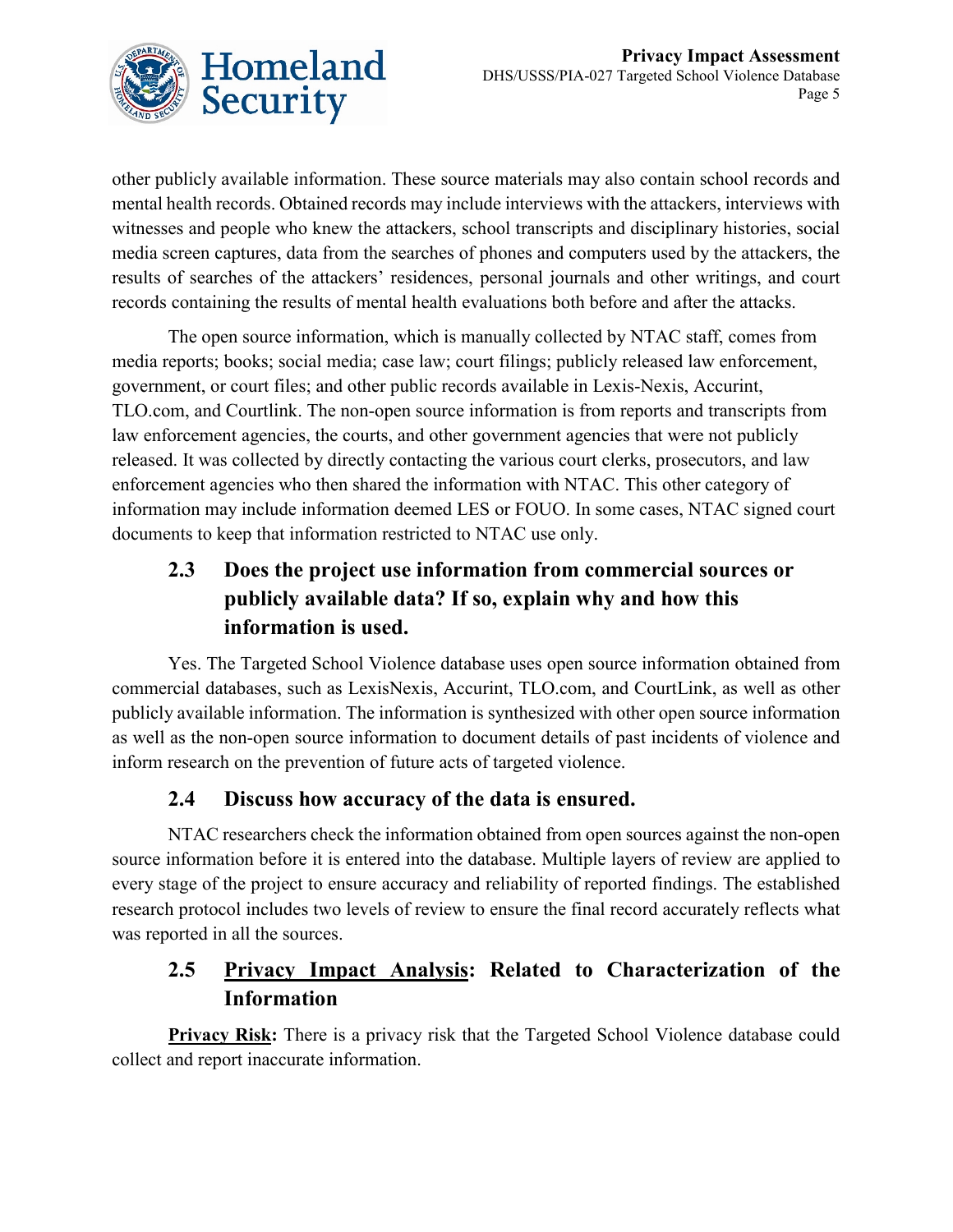

**Mitigation:** The risk is mitigated by comparing all information with the non-open source reports and by training NTAC personnel to assess the facts as they are reported and accurately reflect the source (i.e., "court records reported…" or "family members told the media…"). Furthermore, the established research protocol includes two levels of review to ensure the final record accurately reflects what was reported. The case is initially researched and "authored" by a staff member. The file is then reviewed by a senior staff member who also performs his or her own research to fill information gaps to ensure clarity and verify accuracy.

## **Section 3.0 Uses of the Information**

#### **3.1 Describe how and why the project uses the information.**

The information in the Targeted School Violence database is used to study the phenomenon of acts of targeted violence in schools as part of the DHS priority to enhance school safety for our nation. It further enhances the Agency's level of knowledge in the area of threat assessment by analyzing individual plots, attempted attacks, and attacks on our schools. The collection of PII, such as the perpetrators' name, age, and gender, is necessary as there are developmental issues at play that affect the behavioral analysis used to formulate threat assessment principles. It is also often the only way to ensure there is no duplication of incidents and/or perpetrators. The information contained in the database is also used to develop training modules, a key element in the performance of NTAC's training mission. Omitting key information from these often wellknown incidents would compromise the Secret Service's credibility and the effectiveness of the training.

Information about the perpetrators' residence at the time of the incident, criminal history, and behavioral history must be included to not only test current threat assessment theories but also to identify, develop, and test new theories that directly impact how the Secret Service and others trained by USSS with protective responsibilities in our communities conduct threat assessments of persons of concern to prevent potential acts of targeted violence.

**3.2 Does the project use technology to conduct electronic searches, queries, or analyses in an electronic database to discover or locate a predictive pattern or an anomaly? If so, state how DHS plans to use such results.**

No.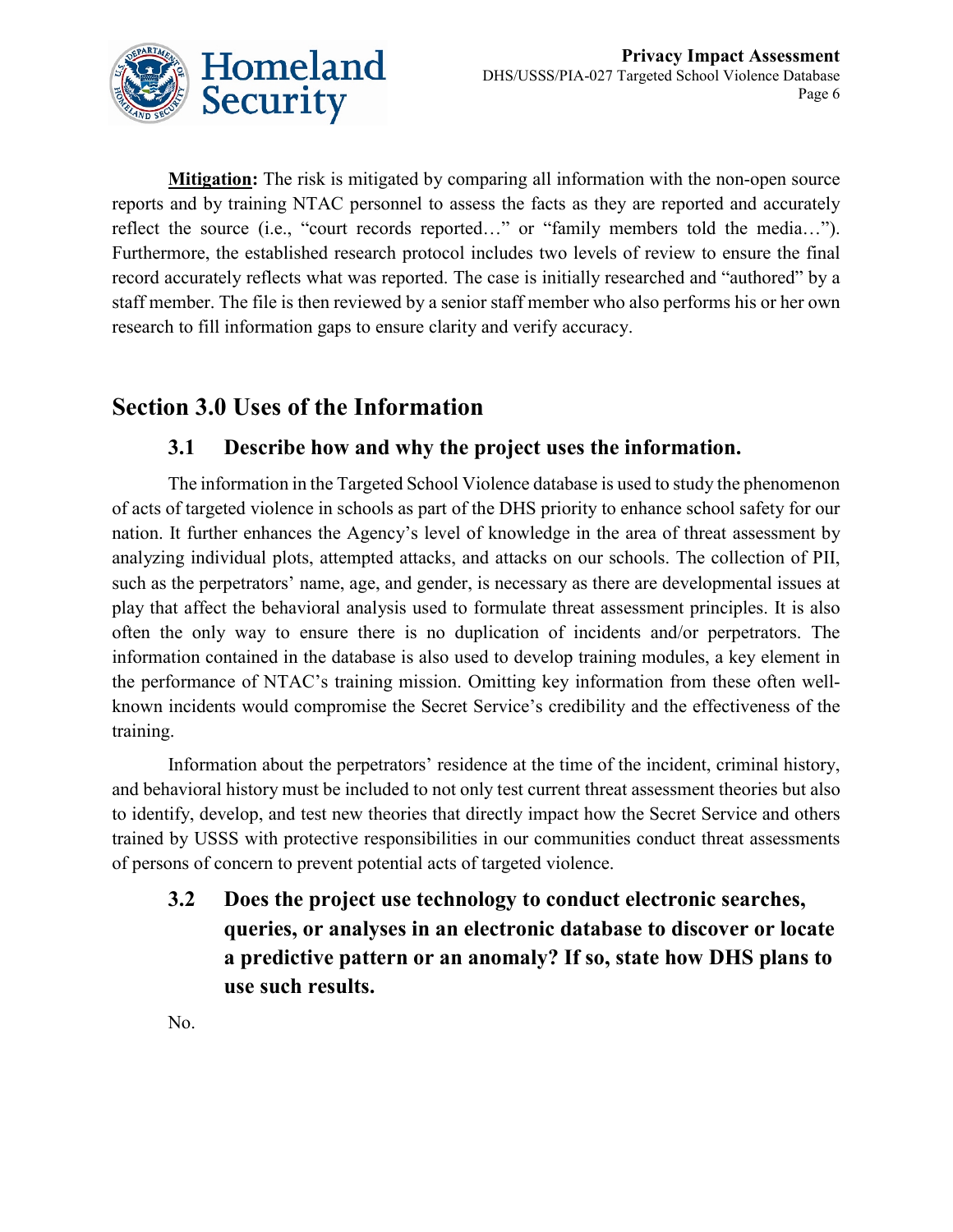

# **3.3 Are there other Components with assigned roles and responsibilities within the system?**

No. There are no other Components with assigned roles and responsibilities within the system.

### **3.4 Privacy Impact Analysis: Related to the Uses of Information**

**Privacy Risk:** There is a risk that the information collected could inaccurately identify lawful behavior as suspicious and form the basis of a behavioral analysis.

**Mitigation:** This risk is mitigated by training NTAC personnel to record only information that is both credible and necessary in the furtherance of the Secret Service's protective mission. Further, NTAC personnel are trained to identify best practices in threat assessment in order to help prevent acts of targeted violence. Threat assessment itself is not a criminal investigation and does not focus on the identification and labeling of behaviors as lawful or not. Rather, it is about identifying those behaviors that would or should cause concern, not in isolation, but in the context of a person's life.

# **Section 4.0 Notice**

# **4.1 How does the project provide individuals notice prior to the collection of information? If notice is not provided, explain why not.**

The Protection Information System  $SORN<sup>5</sup>$  $SORN<sup>5</sup>$  $SORN<sup>5</sup>$  provides notice regarding the collection of information and the routine uses associated with the collection of the information. Amajority of open source information is not collected directly from the individual; therefore, there are no opportunities for directly providing notice. Additionally, notice to individuals prior to collection of information could impede law enforcement's investigation. The final rule for the system of records officially exempts the system from portions of the Privacy Act. This PIA serves as public notice of the existence of the Targeted School Violence database and the type of information that it collects.

## **4.2 What opportunities are available for individuals to consent to uses, decline to provide information, or opt out of the project?**

There is no opportunity to decline or opt-out of the agency processes that use this database.

<span id="page-7-0"></span> <sup>5</sup> DHS/USSS-004 Protection Information System of Records, 76 FR 66940 (October 28, 2011).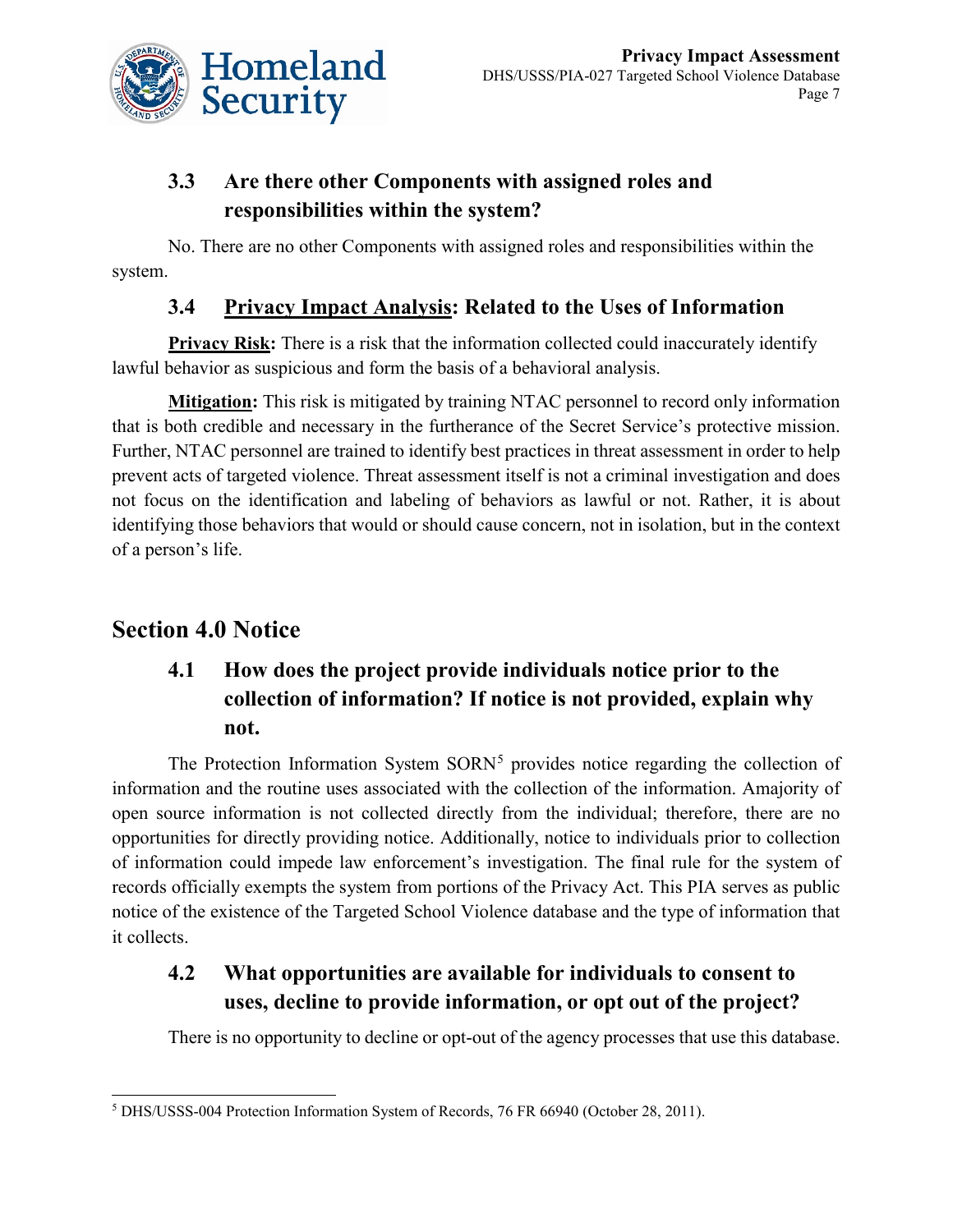

#### **4.3 Privacy Impact Analysis: Related to Notice**

**Privacy Risk:** There is a risk that subjects of the research may not know that information about them is being collected and maintained, or fully understand how USSS uses this information.

**Mitigation:** This risk is partially mitigated. USSS provides some notice that perpetrators of school shootings may be in this database; however, the notice is general. The NTAC website provides information to the public about the mission and activities of the NTAC, and NTAC's published "Protecting America's Schools" report tells the public how this information is used.

# **Section 5.0 Data Retention by the project**

#### **5.1 Explain how long and for what reason the information is retained.**

Retention for permanent records maintained by the Targeted School Violence database is covered under NARA Disposition Schedule N1-87-88-1, item 2E1. These records are transferred to the permanent custody of the National Archives after 20 years.

A new DHS Enterprise Schedule designed to standardize retention of investigative records across the Department and its components is currently pending review by NARA, which once approved and issued may change some of the retention periods. NTAC research records are currently being reviewed for inclusion in this DHS Enterprise Schedule.

Additionally, NARA General Records Schedule 5.2, Transitory and Intermediary Records covers all non-recordkeeping copies of electronic records maintained in email systems, computer hard drives or networks, web servers, or other location after the recordkeeping copy has been copied to a recordkeeping system or otherwise preserved.

## **5.2 Privacy Impact Analysis: Related to Retention**

**Privacy Risk:** There is a risk that information will be retained for longer than is required or needed in the Targeted School Violence database.

**Mitigation:** The Secret Service mitigates this risk by only retaining information in the Targeted School Violence database for the timeframes outlined in Section 5.l consistent with general record retention schedules and necessary to complete the USSS mission.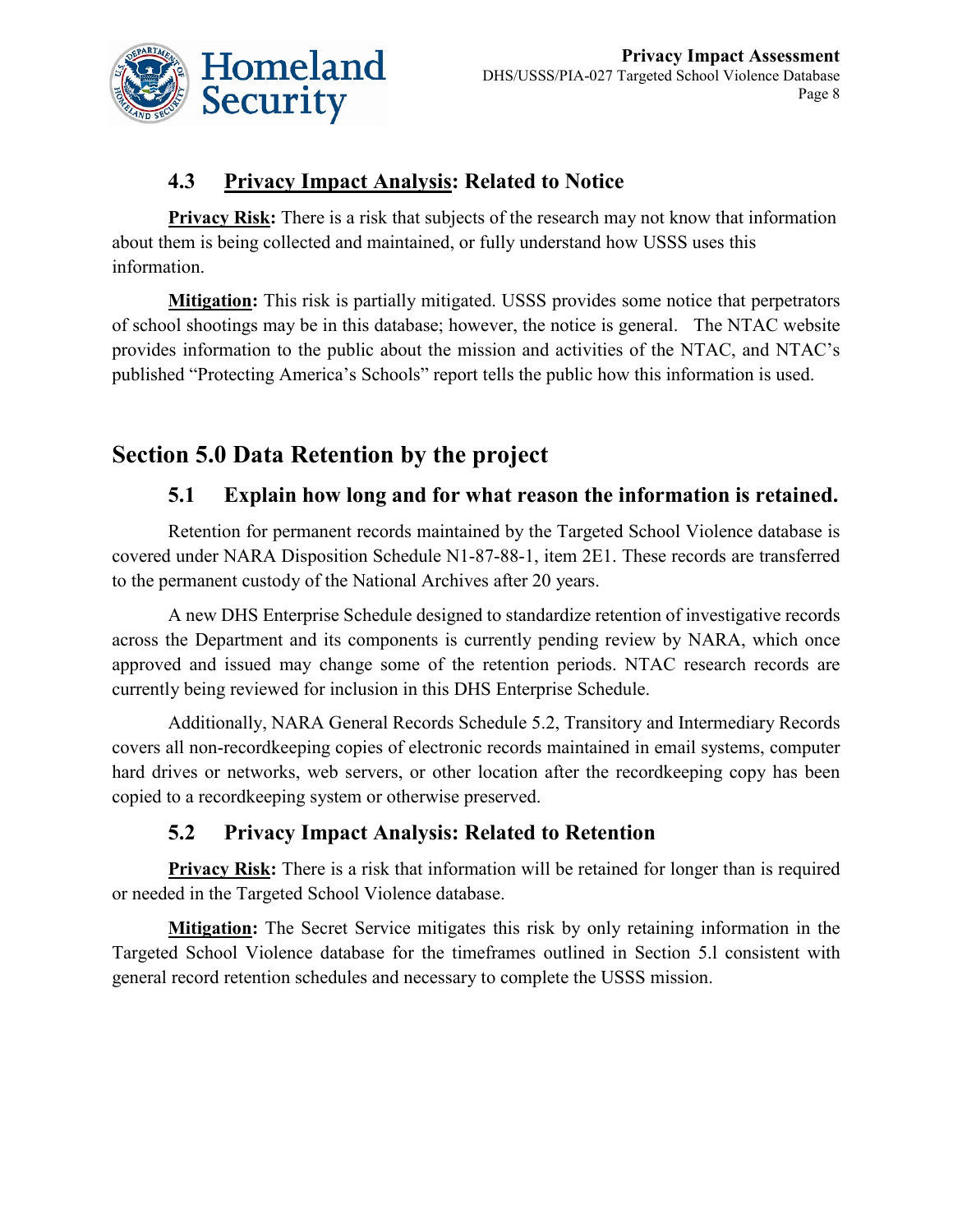

# **Section 6.0 Information Sharing**

# **6.1 Is information shared outside of DHS as part of the normal agency operations? If so, identify the organization(s) and how the information is accessed and how it is to be used.**

No. The Secret Service does not share information directly from the Targeted School Violence database. The data collected by USSS and included in the Targeted School Violence database is only used by NTAC staff to generate statistics and other content and to author reports that analyze the incidents of targeted violence. At the completion of the data collection and analysis, a report will be issued and publicly released with the findings of the study. The data is also used for developing training modules focused on preventing acts of targeted violence.

## **6.2 Describe how the external sharing noted in 6.1 is compatible with the SORN noted in 1.2.**

The Agency does not share information directly from the Targeted School Violence database.

#### **6.3 Does the project place limitations on re-dissemination?**

No. Information in the database is not shared with any personnel outside of NTAC or the project contractors. The only dissemination is through the reports and training modules described in Section 6.1. Further, files are maintained on the USSS servers, which is restricted to NTAC employees and contractors.

#### **6.4 Describe how the project maintains a record of any disclosures outside of the Department.**

Information in the Targeted School Violence database is not shared with any entity outside of NTAC.

#### **6.5 Privacy Impact Analysis: Related to Information Sharing**

**Privacy Risk:** To the extent that information may be released pursuant to any routine uses, there is a privacy risk that PII may be disclosed to an unauthorized recipient.

**Mitigation:** To mitigate this risk, disclosure may occur only by authorized USSS employees in the furtherance of their respective duties. Authorized USSS employees may only share information pursuant to routine uses specified in DHS/USSS-004 Protection Information System of Records SORN listed in Section 1.2 when compatible with the purpose for which the information was collected.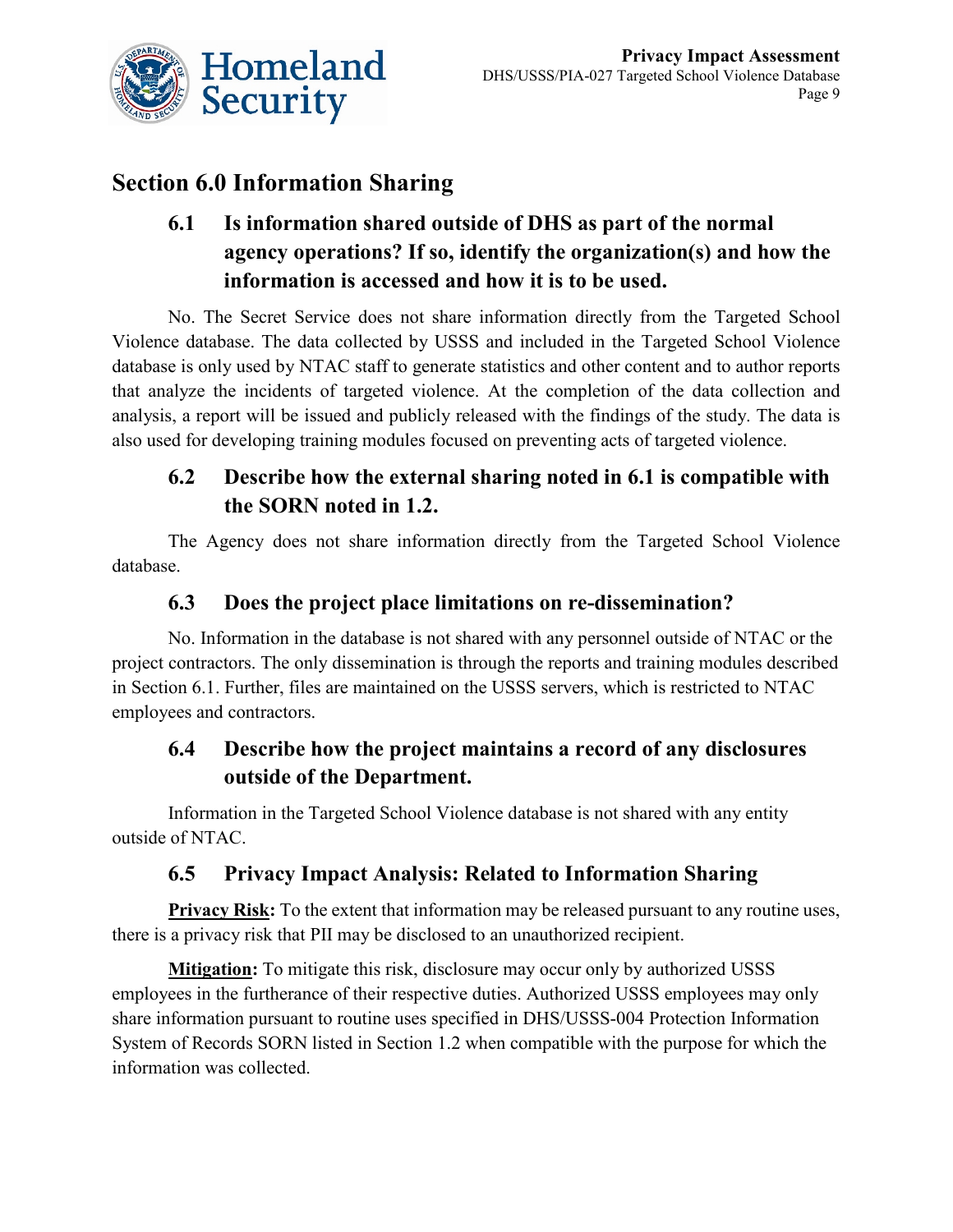

# **Section 7.0 Redress**

### **7.1 What are the procedures that allow individuals to access their information?**

As a protection information system owned by the Secret Service, the DHS/USSS-004 Protection Information System SORN permits certain portions of the Targeted School Violence database to be excluded from the access and redress provisions of the Privacy Act. However, access requests from U. S. Citizens and Lawful Permanent Residents will be considered on a caseby-case basis if made in writing to the Secret Service's Freedom of Information Act (FOIA) Officer, Communications Center (FOIA/PA), 245 Murray Lane, Building T-5, Washington, D.C. 20223, as specified in the Protection Information System SORN. Individuals, regardless of citizenship or legal status, may also request access to their records under FOIA. Instructions for filing a FOIA or PA request are available at http://www.secretservice.gov/press/foia.

## **7.2 What procedures are in place to allow the subject individual to correct inaccurate or erroneous information?**

The procedures are the same as those outlined in Question 7.1.

## **7.3 How does the project notify individuals about the procedures for correcting their information?**

The mechanism for requesting correction of information contained in any Secret Service protection information system is specified in the DHS/USSS-004 Protection Information System SORN, in this PIA, and is also available on the Secret Service's public webpage.

#### **7.4 Privacy Impact Analysis: Related to Redress**

**Privacy Risk:** There is a risk that that an individual may have limited access or ability to correct their information.

**Mitigation:** The Secret Service mitigates this risk by permitting individuals to request access to information about themselves under the FOIA and Privacy Acts. The nature of the Targeted School Violence database and the information it collects and maintains is such that the ability of individuals to access or correct their information may be limited by Privacy Act exemptions. The redress and access measures offered are appropriate given the purpose of the system, which is to collect, analyze, and store information collected on the perpetrators and past incidents of targeted violence directed toward K-12 schools or IHEs.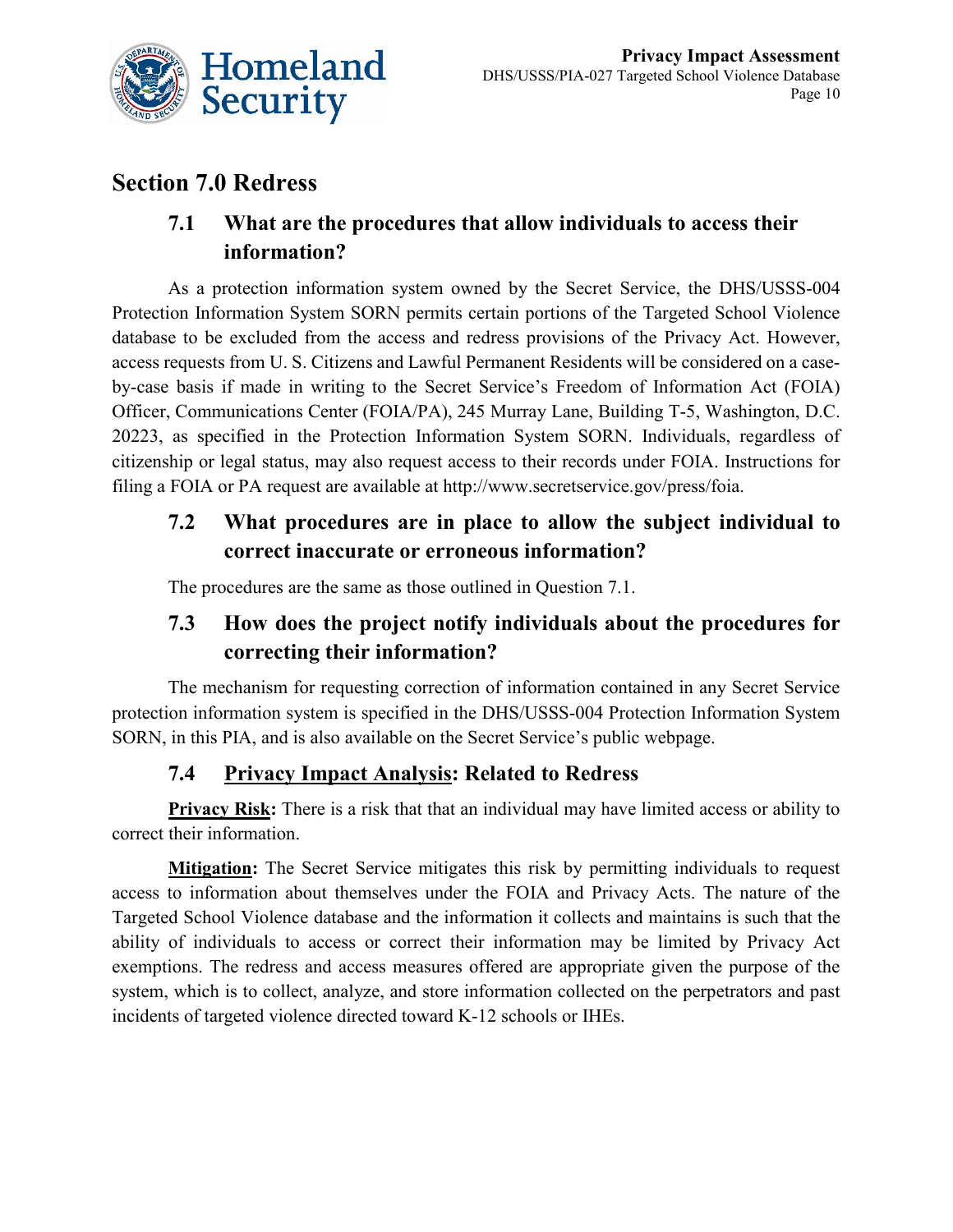

# **Section 8.0 Auditing and Accountability**

## **8.1 How does the project ensure that the information is used in accordance with stated practices in this PIA?**

As the Targeted School Violence database is a working research product, all NTAC employees and contractors have access to the project's data files, such as MS Access and SPSS, as part of their daily work and responsibilities. Since this work involves completing and verifying the accuracy of the information it contains, the project staff is constantly reviewing the content.

All Secret Service information systems are audited regularly to ensure appropriate use of and access to information. Specifically related to this system, application access is mediated through a two-tier identification and authentication process.

# **8.2 Describe what privacy training is provided to users either generally or specifically relevant to the project.**

All Secret Service employees and contractors are required to receive annual privacy and security training to ensure their understanding of proper handling and securing of PII. Also, DHS has published the "Handbook for Safeguarding Sensitive PII," providing employees and contractors additional guidance.

# **8.3 What procedures are in place to determine which users may access the information and how does the project determine who has access?**

Access to the Targeted School Violence database is restricted to NTAC employees and contractors, who all require access to perform their work, namely the identification and research of the incidents of targeted violence it contains.

DHS Sensitive Systems Policy Directive 4300A outlines information technology procedures for granting access to Secret Service computers. Access to the system is strictly limited by access controls to those Secret Service employees who have a legitimate need-to-know in the furtherance of their role in behavioral analysis.